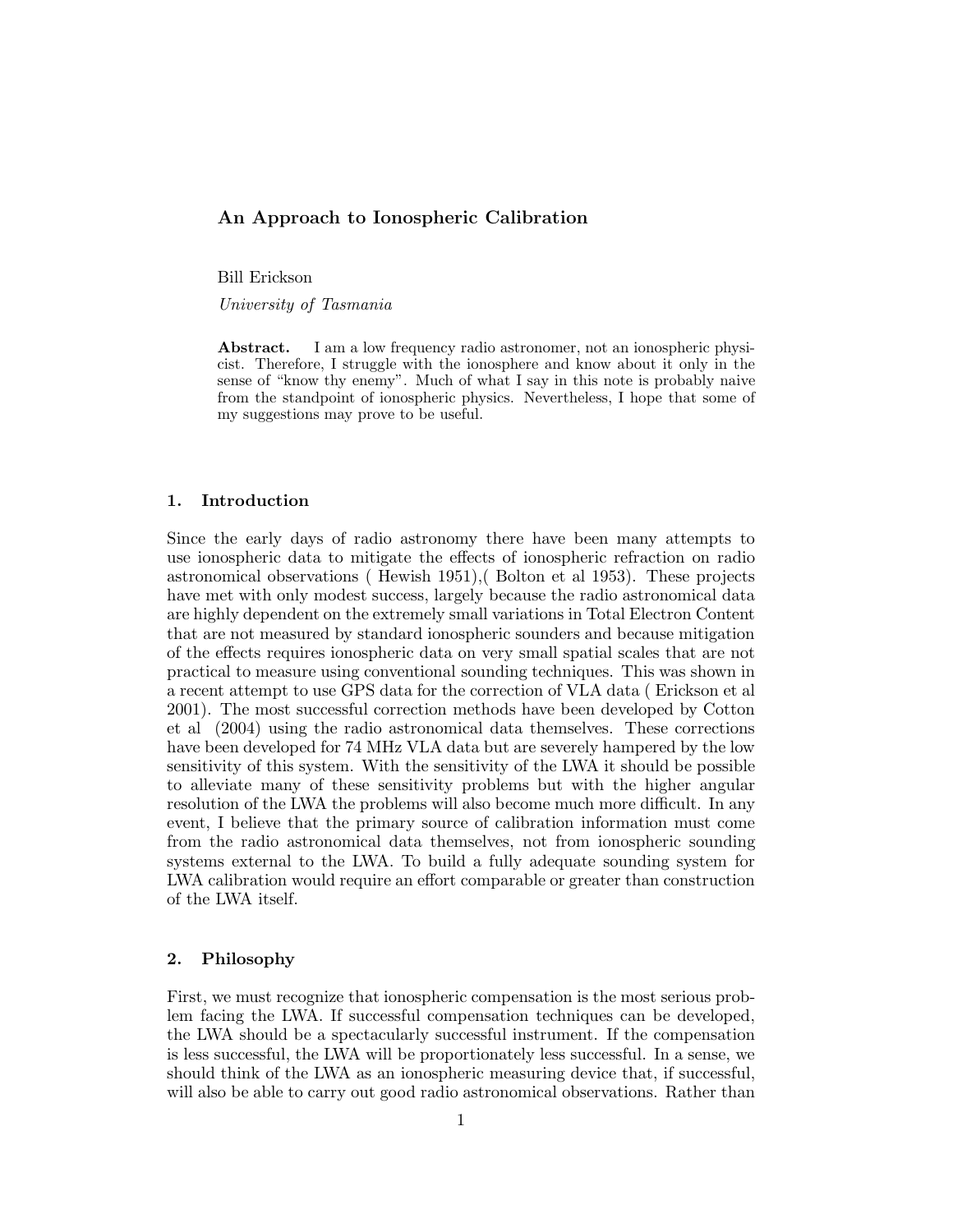spending too much effort developing plans for astronomical programs, the main development effort needs to be on ionospheric calibration.

The second bit of philosophy that I wish to expound is that the ionosphere is actually a rather benign plasma most of the time. Ionospheric motions are limited to  $\leq 1$  km/s and ionospheric dimensions are only hundreds of kilometers. Radio astronomers usually deal with plasmas traveling with speeds  $\gg 1000 \text{ km/s}$ and with dimensions of many parsecs. We should not be frightened by the prospect of having to deal with the ionosphere.

Third, the algorithms developed so far deal, primarily, with the ionosphere in a reactive manner. Proactive algorithms may need to be developed. These algorithms would use an ionospheric model and data from an all-sky monitor to track disturbances across the sky and predict the refractive effects in any given observing direction.

Finally, we should accept that there will be times when the ionosphere is so disturbed that no model will be successful and all observations will probably be impossible. This will be particularly true for observations in the lower part of the frequency band whenever amplitude scintillations are occuring. Dynamic scheduling, adapted to ionospheric conditions, will be a necessity.

## **3. An Ocean Wave Analogy**

I love sailing off the south coast of Tasmania in the prevailing westerlies of the "Roaring Forties" where the nearest land upwind is South America. Large swells build up in this band of southern latitudes. I spend a lot of time looking at the swells and the waves on top of them and thinking about their analogies with ionospheric waves. Perhaps I push these analogies too far but so be it, some of the concepts may still be useful.

If one looks at just one point on the ocean's surface by observing the motion of a single cork as it bobs up and down, from this complex motion it would be impossible determine pattern of the various waves traveling in different directions with different amplitudes and speed. Most of the ionospheric correction schemes to date are like this, and the wave patterns causing the motion cannot be discerned. If one spreads a score of corks out over a larger area, 10 or 20 meters across, one could begin to map the pattern. This is analogous to Bill Cotton's far more successful algorithm in which he maps the small region of the sky within the primary beamwidth of the 74 MHz VLA dishes. However, if one observes the ocean surface all the way to the horizon one sees many trains of waves in different directions. These were used by the ancient Polynesian navigators who could sense the existence of an island far beyond the horizon by sensing the wave pattern reflected from it. LWA correction algorithms may need to reach a similar level of sophistication.

I'll make one more analogy to explain what I mean by a proactive algorithm rather than a reactive one. My boat gains speed as it surfs down the back of a wave into the trough, then it gets hit by the next wave. Anticipating this, a small motion of the tiller keeps the boat going straight and fast up and over the face of the next wave. However, my boat is heavy and if, when the wave hits it, one allows it to start turning leeward a large amount of angular momentum about its vertical axis quickly builds up. A large motion of the tiller is then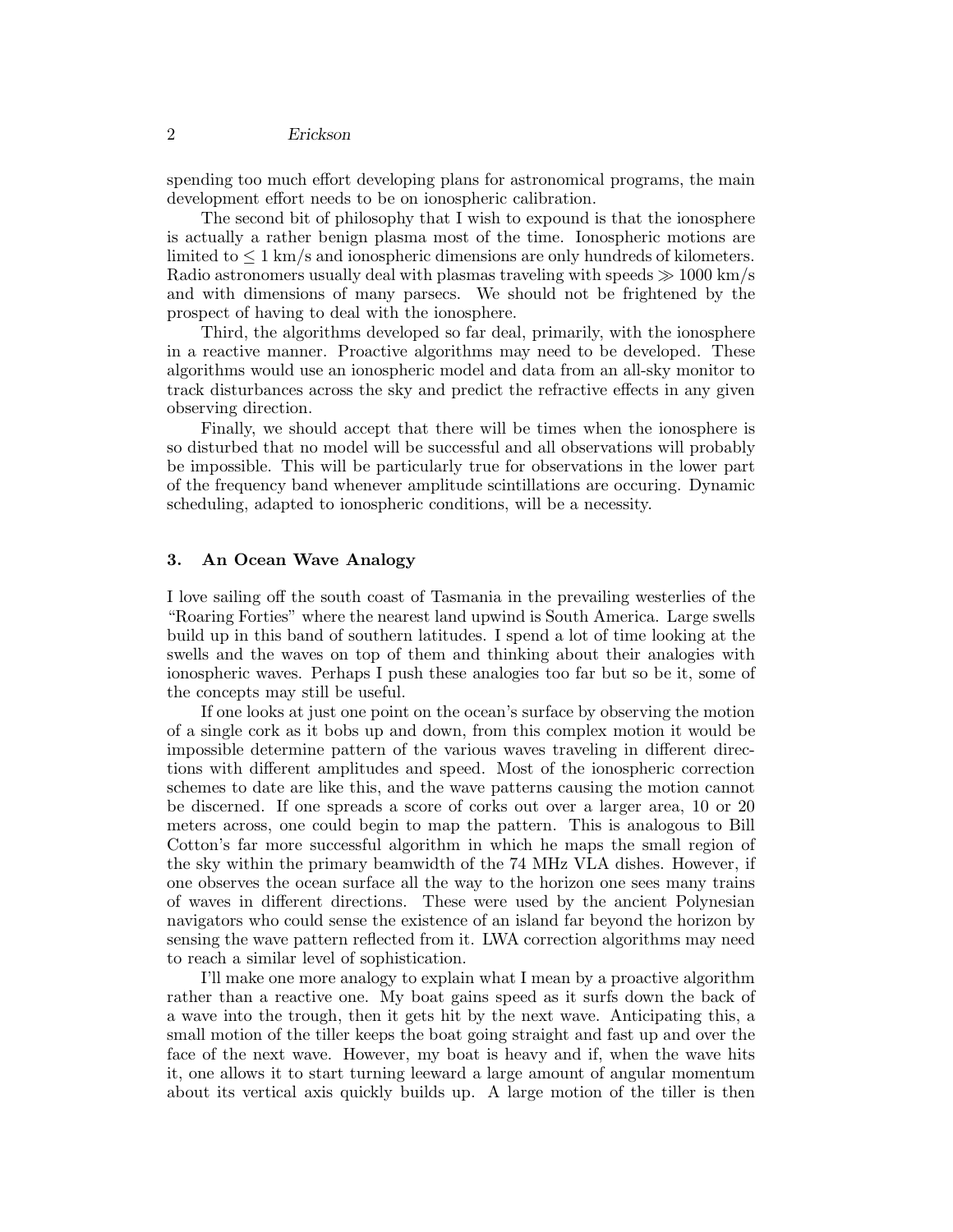*Ionosphere* 3

required to stop the rotation; the boat wallows and slows way down. The waves are usually half or more of the height of the mast and they blanket the sails when the boat is in the troughs. As the boat rises over a crest the sails fill and the boat tries to turn windward as it builds up speed and surfs down the wave's back. Again, if this is anticipated only a small tiller motion is required to keep the boat moving straight and fast. It is great fun, I can do it right most of the time but unexpected waves often pop up and surprise me. The skill of an excellent ocean racing helmsman is to do it right all of the time (even at night when one cannot see the waves but only sense them by sound and the feel of the boat). This is proactive steering.

On the other hand, my autopilot is only reactive. It was top of the line when I purchased it a decade ago but it is really DUMB. It cannot see the waves and anticipate them and it never learns that the sails will fill at the crest of a wave. It can only sense direction so it waits until the boat has swung well off course before it begins to make a correction. It steers the boat safely enough but it makes me very uncomfortable as the boat wallows and swerves. This is reactive steering.

Analogously, I believe that we may need to develop ionospheric correction schemes for the LWA that will observe and model the whole visible ionosphere, observe ionospheric waves as they propagate across the sky, and correct for their effects proactively based upon a detailed, dynamic ionospheric model.

# **4. A Preliminary Proposal**

As a first step towards ionospheric corrections for the LWA Bill Cotton's algorithm should be developed as far as possible. If it proves to be inadequate a different type of algorithm may be necessary. Here is a suggestion for one possibility.

Years ago Abe Jacobson and I used the VLA to study ionospheric waves ( Jacobson & Erickson 1992a), ( Jacobson & Erickson 1992b). We found that a significant fraction of radio source displacements, usually about half of them, could be characterized by a simple thin-screen model involving only single waves. This sort of concept needs to be greatly expanded using a thick screen model of the whole ionosphere. To obtain the necessary data an all-sky monitor would be needed, probably by simultaneously correlating all of the dipoles in the LWA core, although time sharing observations of the whole sky might provide sufficient sensitivity. I would first try modeling the whole ionosphere using an Earthcentered coordinate system. I would use a coordinate system tied to the diurnal motion of the Sun because the ionosphere is, to some extent, stationary in solarbased coordinates while the Earth rotates under it. In some ways the modeling scheme that I propose is similar to that employed in heliosiesmology. In the solar case, the propagation of seismic waves through the interior of the Sun are modeled; in our case the propagation of radio waves through the ionosphere are to be modeled. Spherical harmonics appear to provide the most natural system of orthogonal functions for such a model.

Real-time, world-wide ionospheric models exist. Such a model should be used as a first approximation to obtain the low order components of ionospheric density in angle and radius. Then much higher order components would be re-